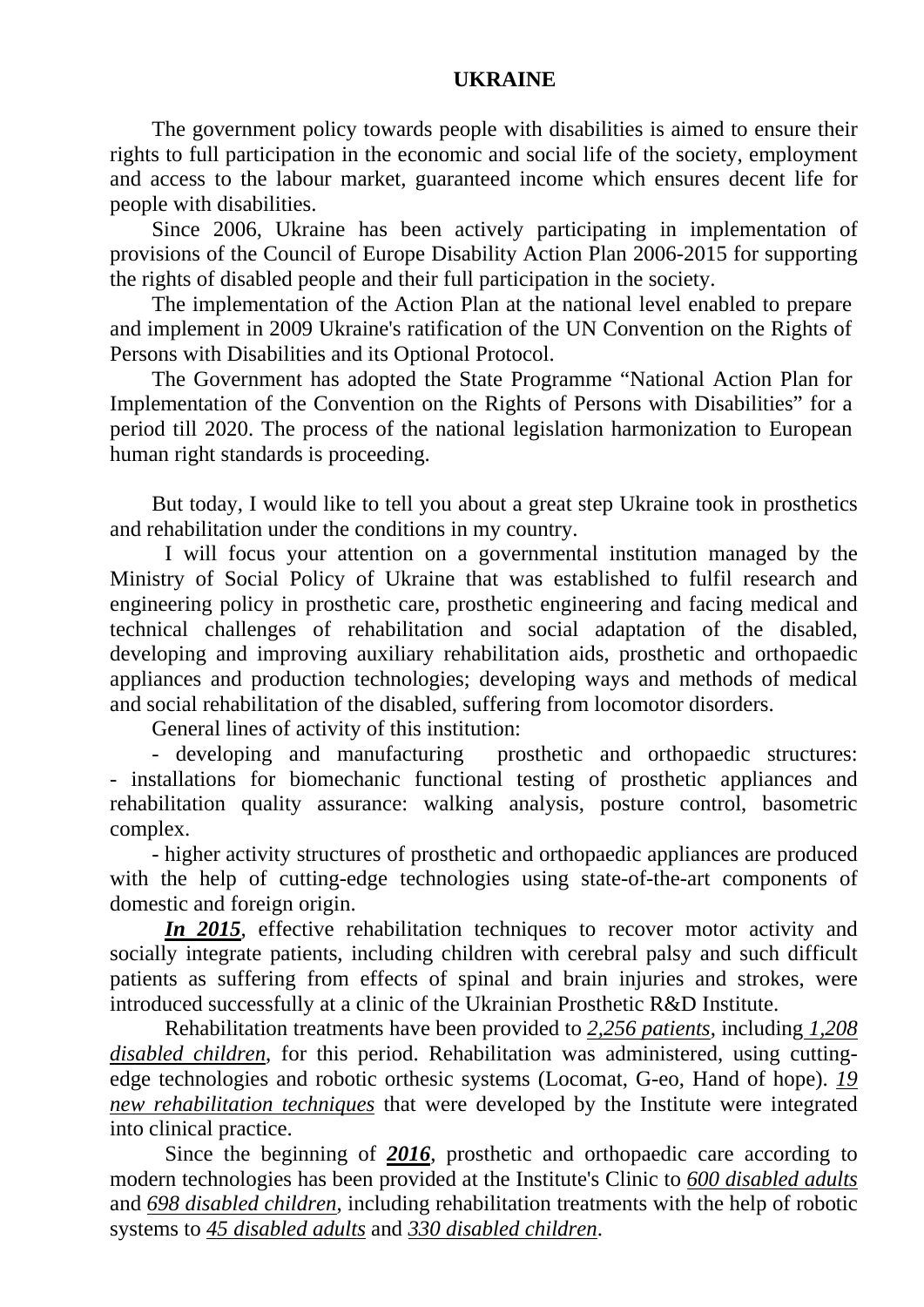This Institute's has been cooperating with Clinic, rehabilitation centres controlled by the Ministry of Social Policy of Ukraine.

Since 2014 in Ukraine we have a new category (status) – Veteran of antiterrorist operation. Today, about 264000 have this status, 4000 of them are Veterans of ATO with disability.

The Government, practitioners and engineers united within the framework of anti-terrorist operation to help young men that were injured in the course of such operation. And adopted new legislation in this contecst.

Prosthetic and orthopaedic care to ATO veterans in Ukraine

• *Prosthetic and orthopaedic care, using higher activity appliances and production technologies that are not practised in Ukraine, to certain categories of the public that participated in and/or provided for the antiterrorist operation and lost function of their extremity (ies)* **governmental program**

| Total number of ATO veterans covered by the monitoring 655<br>program |     |
|-----------------------------------------------------------------------|-----|
| Prosthetic (orthesic) care provided                                   | 282 |
| Prosthetic (orthesic) care required                                   | 132 |
| Prosthetic care commenced                                             |     |
| Ongoing treatment                                                     |     |

The Government adopted changes to the Ukrainian Legislation, following which cutting-edge production technologies for technical means of rehabilitation and higher activity prosthetic and orthopaedic appliances, including prosthetic appliances developed with the help of Touch Bionics, C-Leg technologies, for ATO veterans will be introduced at national production facilities starting from 2016 (as long as ATO veterans are young men in need of total social integration).

Number of prosthetic devices produced for ATO veterans using cutting-edge technologies

As at September 2, 2016, **267** prosthetic devices were produced for ATO veterans in Ukraine, among which:

artificial lower extremities - 178,

artificial upper extremities - 79.

Prosthetic care provided to 15 people abroad.

We have training engineers in cutting-edge prosthetic and orthopaedic production technologies:

• Advanced Prosthetics Seminar by Canadian experts, May 2015

• Advanced Prosthetics Seminar by Canadian experts, April 2016